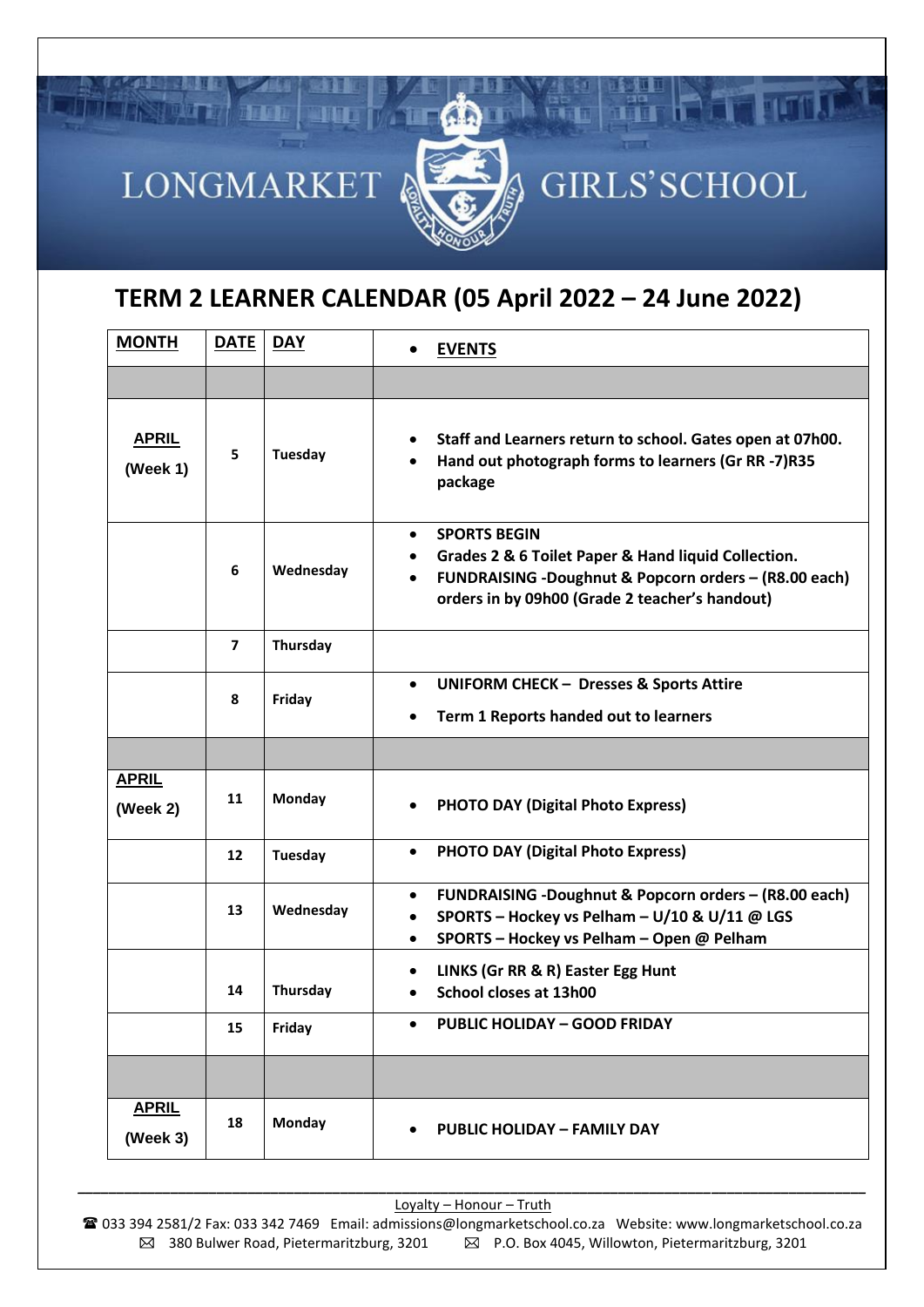|                          | 19             | <b>Tuesday</b> |                                                                                                                                                                                 |
|--------------------------|----------------|----------------|---------------------------------------------------------------------------------------------------------------------------------------------------------------------------------|
|                          | 20             | Wednesday      | <b>FUNDRAISING -Doughnut &amp; Popcorn orders - (R8.00 each)</b><br>$\bullet$<br>SPORTS - Hockey vs Eston @ LGS - U/9 to Open<br><b>SPORTS - Umgungundlovu Netball Trials</b>   |
|                          | 21             | Thursday       | SPORTS - Netball vs Gert Maritz @ LGS U/9 to Open<br>$\bullet$                                                                                                                  |
|                          | 22             | Friday         | <b>BOOK CHARACTER DAY (Gr RR-7) R10</b><br>$\bullet$<br>(In celebration of World Book Day on Sat, 23rd April)<br>Hand out - Doughnuts and Popcorn already ordered.<br>$\bullet$ |
|                          |                |                |                                                                                                                                                                                 |
| <b>APRIL</b><br>(Week 4) | 25             | <b>Monday</b>  | <b>Collection of Photograph Forms/Money orders (final day)</b><br>$\bullet$<br>SPORTS - Hockey vs Gert Maritz @ Gert Maritz U/9 - Open<br><b>CHESS vs Pelham@ Pelham</b><br>٠   |
|                          | 26             | Tuesday        | SPORTS - Cross-country trials run @ Wylie Park<br>$\bullet$                                                                                                                     |
|                          | 27             | Wednesday      | <b>PUBLIC HOLIDAY - FREEDOM DAY</b><br>$\bullet$                                                                                                                                |
|                          | 28             | Thursday       | SPORTS - Netball vs Pelham U/10 & U/11 @ LGS<br>$\bullet$<br>SPORTS - Netball vs Pelham - Open @ Pelham<br>SPORTS - Netball vs MCS - U/13 @MCS<br>٠                             |
|                          | 29             | Friday         |                                                                                                                                                                                 |
|                          |                |                |                                                                                                                                                                                 |
| MAY<br>(Week 5)          | $\overline{2}$ | <b>Monday</b>  | PUBLIC HOLIDAY (For 1 MAY FREEDOM DAY on Sunday)                                                                                                                                |
|                          |                |                |                                                                                                                                                                                 |
|                          | 3              | Tuesday        | WINTER UNIFORM to be worn from today<br>٠<br><b>Possible EID</b>                                                                                                                |
|                          | 4              | Wednesday      | <b>FUNDRAISING -Doughnut &amp; Popcorn orders - (R8.00 each)</b><br>$\bullet$<br>SPORTS - Hockey vs St Nicholas @ LGS - U/11 to Open                                            |
|                          | 5              | Thursday       | <b>FINCOM &amp; SGB Meetings</b><br>$\bullet$<br>SPORTS - Junior Netball Festival @ Epworth<br>$\bullet$                                                                        |
|                          | 6              | Friday         | FUNDRAISING - Polar Bear Swim/Hot Choc - R10.<br>$\bullet$<br>Hand out - Doughnuts and Popcorn already ordered.<br>٠                                                            |
|                          | $\overline{7}$ | Saturday       | OPEN DAY (Gr RR -3) 09h00 - 11h00<br>$\bullet$                                                                                                                                  |
| <b>MAY</b><br>(Week 6)   | 9              | Monday         | LINKS(Gr RR-R) Mother's Day Dress-up<br>$\bullet$<br><b>WINTER UNIFORM CHECK</b><br><b>CHESS vs Merchiston @ Merchiston</b><br>٠                                                |

*\_\_\_\_\_\_\_\_\_\_\_\_\_\_\_\_\_\_\_\_\_\_\_\_\_\_\_\_\_\_\_\_\_\_\_\_\_\_\_\_\_\_\_\_\_\_\_\_\_\_\_\_\_\_\_\_\_\_\_\_\_\_\_\_\_\_\_\_\_\_\_\_\_\_\_\_\_\_\_\_\_\_\_\_\_\_\_\_\_\_\_\_\_\_\_\_\_\_\_\_\_\_* Loyalty – Honour – Truth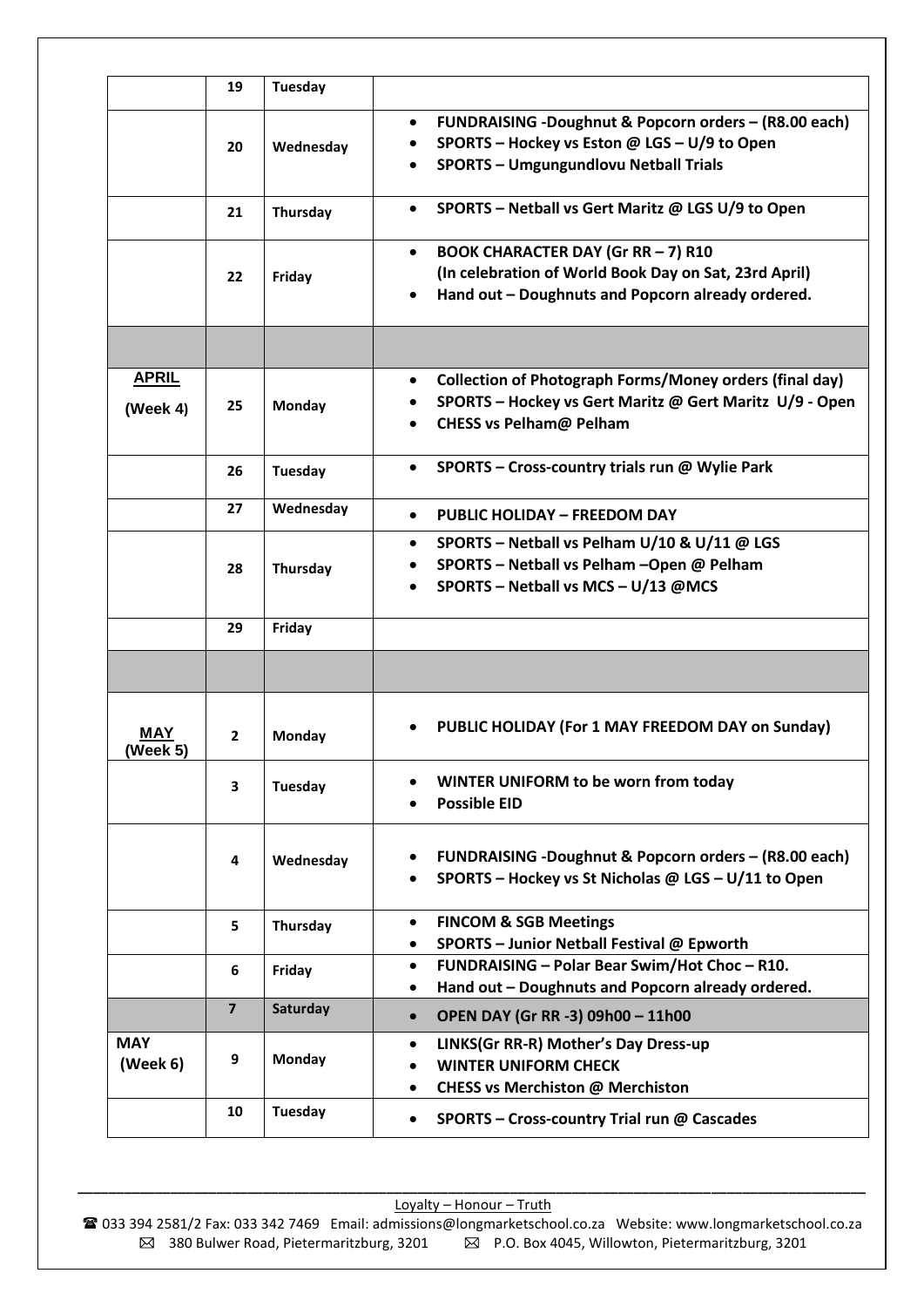|                        | 11           | Wednesday      | FUNDRAISING -Doughnut & Popcorn orders - (R8.00 each)<br>$\bullet$                                                                                                                  |
|------------------------|--------------|----------------|-------------------------------------------------------------------------------------------------------------------------------------------------------------------------------------|
|                        | 12           | Thursday       | SPORTS - Netball vs St Johns @ LGS - U/9 to Open<br>$\bullet$                                                                                                                       |
|                        | 13           | Friday         | Hand out - Doughnuts and Popcorn already ordered.<br>$\bullet$                                                                                                                      |
|                        |              |                |                                                                                                                                                                                     |
| <b>MAY</b>             |              |                |                                                                                                                                                                                     |
| (Week 7)               | 16           | <b>Monday</b>  | Links (Gr RR & R) - Farm & Ice-cream making day R5<br>$\bullet$                                                                                                                     |
|                        | 17           | <b>Tuesday</b> |                                                                                                                                                                                     |
|                        | 18           | Wednesday      | FUNDRAISING -Doughnut & Popcorn orders - (R8.00 each)<br>$\bullet$<br>SPORTS - Hockey vs Epworth - U/9, U/10 & U11 @ LGS<br>SPORTS - Hockey vs Epworth - Open @ Epworth             |
|                        | 19           | Thursday       | SPORTS - Netball vs St Nicholas @ St Nicholas - U/9 -Open.<br>$\bullet$<br>SPORTS - Junior Hockey Festival @ LGS<br>$\bullet$                                                       |
|                        | 20           | Friday         |                                                                                                                                                                                     |
|                        |              |                |                                                                                                                                                                                     |
| <b>MAY</b><br>(Week 8) | 23           | Monday         | CHESS-triangular vs Merchiston & Athlone @ LGS                                                                                                                                      |
|                        | 24           | <b>Tuesday</b> | SPORTS - Netball vs Scottsville U/9-U/11 @ LGS<br>SPORTS - Netball vs Scottsville OPEN @ Scottsville<br>٠                                                                           |
|                        | 25           | Wednesday      | FUNDRAISING -Doughnut & Popcorn orders - (R8.00 each)<br>SPORTS - Hockey vs Scottsville - U/9 - U/11 @ Scottsville<br>$\bullet$<br>SPORTS - Hockey vs Scottsville - OPEN @ LGS<br>٠ |
|                        | 26           | Thursday       | <b>ASCENSION DAY</b><br>$\bullet$                                                                                                                                                   |
|                        | 27           | Friday         | LINKS (Gr RR & R) Winter Pyjamas & Hot Chocolate Day R5<br>$\bullet$                                                                                                                |
|                        |              |                |                                                                                                                                                                                     |
| <b>MAY</b><br>(Week 9) | 30           | Monday         | CHESS vs Scottsville @ LGS<br>$\bullet$                                                                                                                                             |
|                        | 31           | <b>Tuesday</b> | SPORTS - Cross-country trial run @ Wylie Park                                                                                                                                       |
| <b>JUNE</b>            | $\mathbf{1}$ | Wednesday      | FUNDRAISING -Doughnut & Popcorn orders - (R8.00 each)<br>$\bullet$<br><b>CONTROL TESTS (Gr 7) BEGINS</b><br>SPORTS - Hockey vs MCS @ LGS - U/10 to Open                             |

*\_\_\_\_\_\_\_\_\_\_\_\_\_\_\_\_\_\_\_\_\_\_\_\_\_\_\_\_\_\_\_\_\_\_\_\_\_\_\_\_\_\_\_\_\_\_\_\_\_\_\_\_\_\_\_\_\_\_\_\_\_\_\_\_\_\_\_\_\_\_\_\_\_\_\_\_\_\_\_\_\_\_\_\_\_\_\_\_\_\_\_\_\_\_\_\_\_\_\_\_\_\_* Loyalty – Honour – Truth